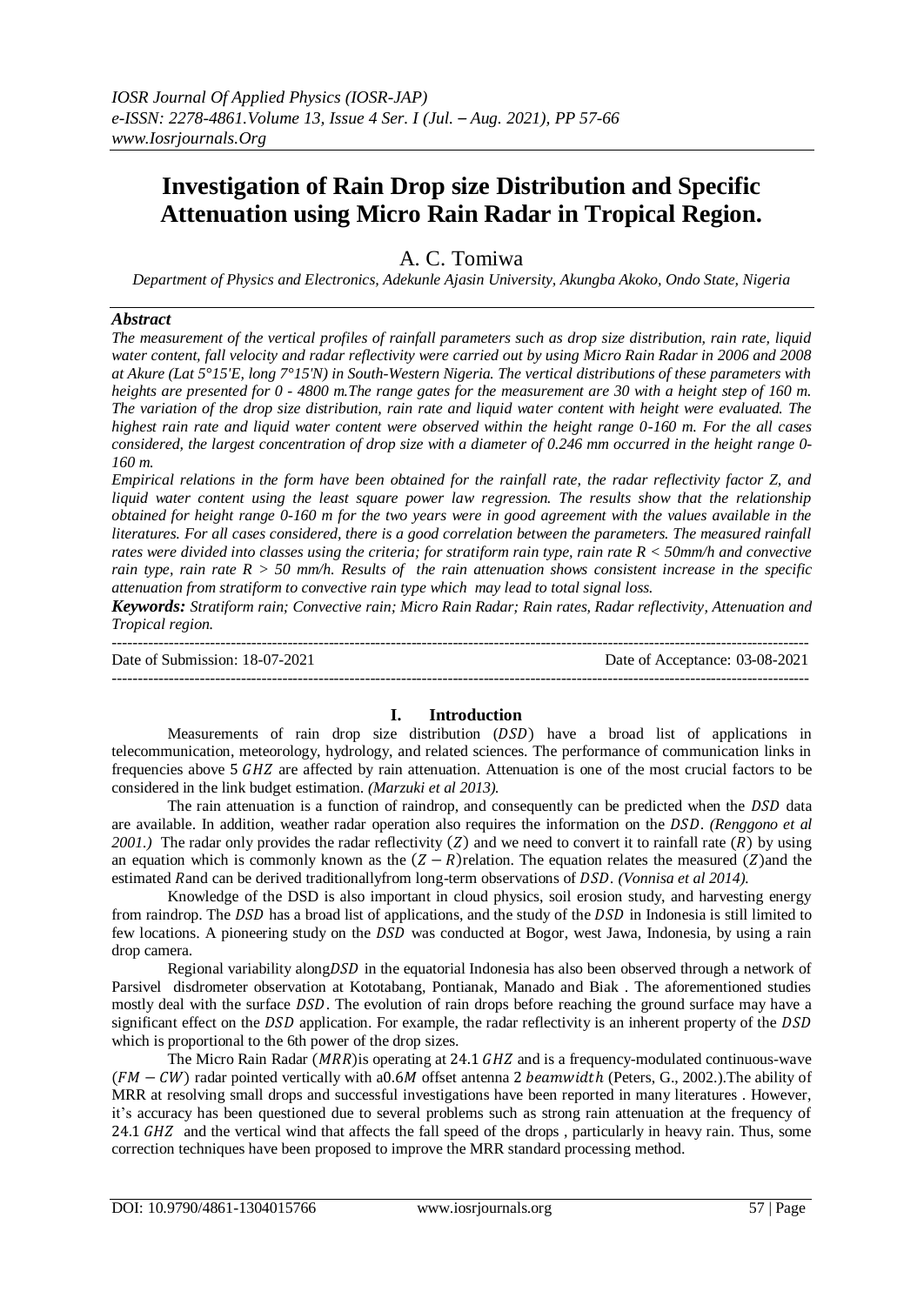## **II. Description of the Experiment**

The MRR used for this work was manufactured by Meteorologist Messtechnik GmbH (Metek),is a pointing Frequency Modulated Continuous Wave (FMCW) radar operating at a frequency of 24 GHz . It uses a 60 cm offset antenna and a low power (50mW) solid state transmitter. *(Gerhard et al.,2002).* This leads to a very compact design and a low power consumption of approximately 25 W. To avoid snow accumulation on the dish, a 200W dish heating system has been installed. The measuring principle of the Micro Rain Radar is based on electromagnetic waves of a frequency of 24 GHz. In contrast to normal rain-radar devices, the signals are emitted vertically into the atmosphere where a part of the emitted signal is scattered back to the parabolic antenna by the rain drops and the output signal is transmitted continuously.

Due to the falling velocity of the rain drops relative to the stationary antenna there is a frequency deviation between the transmitted and the received signal known as Doppler frequency which is a measure of the falling velocity of the rain drops. Since rain drops of different diameter have different falling velocities*,* the backscattered signal consists of a distribution of different Doppler frequencies.The Radar electronics determines this spectrum with a high time resolution of 10 seconds and sends it to the connected control and data acquisition system, where the drop spectrum is calculated from the Doppler spectrum considering the transfer function of the radar module. The integration over the entire drop spectrum, considering further correction terms, followed by an averaging for 30 seconds, results in the actual rain rate and the liquid water content. *(Crane, R. K., 1982).*

According to Diederich et al 2004, the Micro Rain Radar measures the Doppler spectrum from 0 to 12 m/s and the standard real-time processing uses the relation given by Atlas et al., (1973) to attribute drop diameters to Doppler velocities. The MRR has the indoor and outdoor components as shown in Figure 1.



**Figure 1**: **Outdoor unit of the MRR Figure 2: Indoor unit of MRR**



The outdoor component is made up of the following:

a. Offset parabolic dish antenna with 0.5m efficient aperture diameter and 24.1 GHz FM-CW transmit frequency cord

b. Radar front end (electromagnetic field)

c. Transmitter control electronic housing; 26cm x 16cm x 10cm

d. Recorder unit and digital signal processor unit for FFT (Fast Fourier Transform)-analysis for derivation of Doppler spectra (10s sampling time)

e. Data transmission with R5232 interface for system control

f. 25m-junction cable for data transfer and power supply of outdoor components.

- The indoor component consist of
- a. Power supply 220VAC/24VDC/25W
- b. Evaluation computer

User can use either mains or 24VDC, as both are available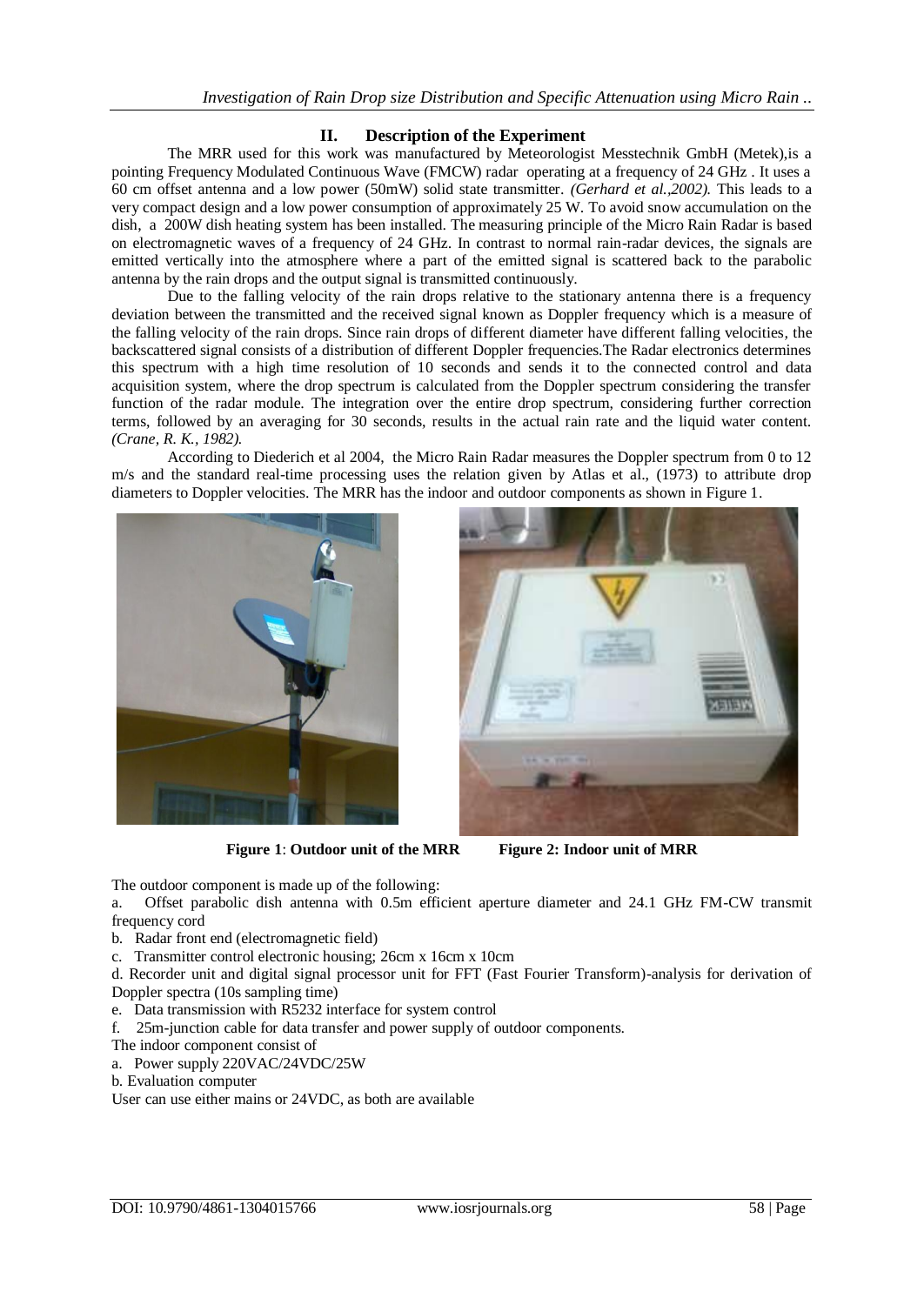#### **III. Project Site**

 The measurement site chosen for the study is the Department of Physics, Federal University of Technology Akure Ondo State Nigeria (7°15'N, 5°15'E). The measurement was taken for a period of two months (August and September) in the year (2006). Ondo State is composed of lowlands and rugged hills with granitic outcrops in several places. In general, the land rises from the coastal part (less than fifteen metres above sea level) in the south, to the rugged hills of the north eastern area.



**Figure 3:** Map of Physics Department of Federal University of Technology, Akure

### **IV. Some Theoretical Concepts**

The MRR used in this work is a profiling Frequency Modulated Continuous Wave (FM-CW) Doppler radar which operates at frequency 24.1 GHz. It measures the backscattered signal from the rain drops to calculate different microphysical parameters at different heights. The measured Doppler spectra are converted into drop diameters to provide Information on the DSD using different known relationship. Rain microstructure of rain rate (R), liquid water content (LWC) and radar reflectivity (Z) are estimated from the DSD, while the average fall speed of the drops  $(V_m)$  is calculated from the measured Doppler spectrum.

Shengjie et al (2010) and Gerharard P. et al (2002) shows that the integral parameters from the DSD are expressed for each of the rain microstructures as:

$$
R = \frac{\pi}{6} \int_{0}^{\infty} N(D) D^{3} v(D) dD
$$
 (1)

$$
Z = \int_0^\infty N(D) D^6 dD \tag{2}
$$

$$
LWC = \frac{\pi}{6} \rho_w \int_0^\infty N(D) D^3 dD
$$

$$
f_{\rm{max}}(x)=\frac{1}{2}x^2+\frac{1}{2}x^2+\frac{1}{2}x^2+\frac{1}{2}x^2+\frac{1}{2}x^2+\frac{1}{2}x^2+\frac{1}{2}x^2+\frac{1}{2}x^2+\frac{1}{2}x^2+\frac{1}{2}x^2+\frac{1}{2}x^2+\frac{1}{2}x^2+\frac{1}{2}x^2+\frac{1}{2}x^2+\frac{1}{2}x^2+\frac{1}{2}x^2+\frac{1}{2}x^2+\frac{1}{2}x^2+\frac{1}{2}x^2+\frac{1}{2}x^2+\frac{1}{2}x^2+\frac{1}{2}x^2+\frac{1}{2}x^2+\frac{1}{2}x^2+\frac{1}{2}x^2+\frac{1}{2}x^2+\frac{1}{2}x^2+\frac{1}{2}x^2+\frac{1}{2}x^2+\frac{1}{2}x^2+\frac{1}{2}x^2+\frac{1}{2}x^2+\frac{1}{2}x^2+\frac{1}{2}x^2+\frac{1}{2}x^2+\frac{1}{2}x^2+\frac{1}{2}x^2+\frac{1}{2}x^2+\frac{1}{2}x^2+\frac{1}{2}x^2+\frac{1}{2}x^2+\frac{1}{2}x^2+\frac{1}{2}x^2+\frac{1}{2}x^2+\frac{1}{2}x^2+\frac{1}{2}x^2+\frac{1}{2}x^2+\frac{1}{2}x^2+\frac{1}{2}x^2+\frac{1}{2}x^2+\frac{1}{2}x^2+\frac{1}{2}x^2+\frac{1}{2}x^2+\frac{1}{2}x^2+\frac{1}{2}x^2+\frac{1}{2}x^2+\frac{1}{2}x^2+\frac{1}{2}x^2+\frac{1}{2}x^2+\frac{1}{2}x^2+\frac{1}{2}x^2+\frac{1}{2}x^2+\frac{1}{2}x^2+\frac{1}{2}x^2+\frac{1}{2}x^2+\frac{1}{2}x^2+\frac{1}{2}x^2+\frac{1}{2}x^2+\frac{1}{2}x^2+\frac{1}{2}x^2+\frac{1}{2}x^2+\frac{1}{2}x^2+\frac{1}{2}x^2+\frac{1}{2}x^2+\frac{1}{2}x^
$$

(3)

$$
D_m = \int \frac{DN \ (D) \, dD}{N \ (D) \, dD} \tag{4}
$$

where R is the rain rate in mm/h, Z is the radar reflectivity in dB, LWC is the liquid water content in mg/m<sup>3</sup>, D<sub>m</sub> is the mean drop diameter in mm, N(D) is the number of drops with the size D to  $D + \Delta D$  in mm<sup>-1</sup>m<sup>-3</sup>, D is the diameter of the drops in mm,  $v(D)$  is the fall velocity of the drops with size D to  $D + \Delta D$  in m/s,  $\rho_w$  is the density of water.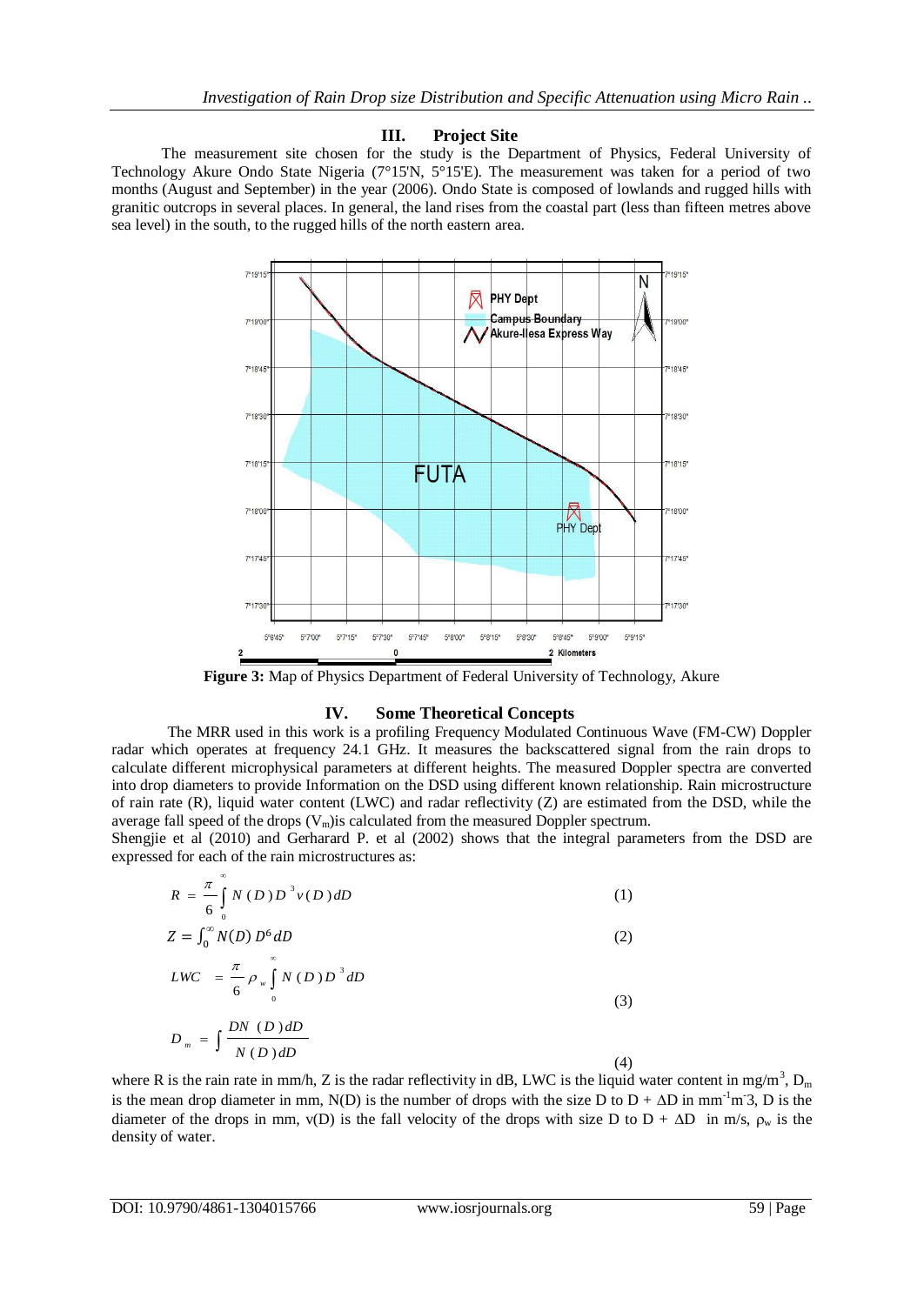The average fall velocity  $V_m$  obtained from the measured Doppler spectrum follows the form:

$$
v_m = \frac{\lambda}{2} \int_{0}^{\infty} \frac{f \cdot P(f) df}{\int_{0}^{\infty} P(f) df}
$$
 (5)

where  $\lambda$  is the wavelength and p(f) is the spectral Doppler power as related to Doppler frequency. Equation (5) is related to DSD weighted by  $D^6$  as:

$$
v_m = \frac{\int\limits_{0}^{\infty} N(D) D^6 v(D) dD}{\int\limits_{0}^{\infty} N(D) D^6 dD}
$$
 (6)

According to Saurabh *et al.,*(2010), rain is the most dominant impairment for the propagation of radio waves. Rain attenuation models are based on the properties of rain drops and interaction between raindrops and electromagnetic waves. Drop size distribution is a very important parameter for calculating rain attenuation which vary for different rain types of similar intensity. Rain attenuation can therefore be said to depend on the vertical extent of rain up to the rain height.

Attenuationis the reduction of intensity of electromagnetic wave along its path and it is caused by scattering and absorption of electromagnetic waves by drops of liquid water (Robert, 2000). The scattering diffuses the signal while absorption involves the resonance of the wave with individual molecules of water.

Since attenuationrefers to the reduction in the signal power, the reduction of the backscattered power is defined by the equation:

$$
d\overline{P_r} = 2K_L \overline{P_r} d_r \tag{7}
$$

where  $dP_r$  is the incremental reduction of the backscattered power  $P_r$  due to absorption and scattering of the medium between the radar set and the target,  $K_L$  is the attenuation coefficient, the factor 2 indicates radar power transverses the same path twice.

*r*

Integrating equation (6) over the range zero to r we have:

$$
\overline{P_r} = \overline{P_{r_o} e^{-2 \int K_L dr}}
$$
\n(8)

$$
10 Log \frac{P_r}{P_{r_o}} = -2 \int_{0}^{r} K dr \tag{9}
$$

 $P_{r_{\rho}}$  is the power which would be recovered had there been no attenuation,  $P_{r_{\rho}}$  is in decibel K is in decibel per length, Attenuation of microwaves can be caused by atmospheric gases, clouds and precipitation. Equation (9) can be written as:

$$
10 \log \frac{\overline{P_r}}{\overline{P_{r_o}}} = 2 \int_{0}^{r} (K_{g} + K_{c} + K_{p}) dr
$$
\n(10)

Attenuation by radar waves is as a result of (i) absorption (ii) scattering. Gases, cloud droplets and rain drops acts only as absorber when large snowflakes and rain drops are present along the radar path both absorption and scattering must be considered and the specific attenuation can be obtained using the emperical scaling procedure between specific attenuation, phase shift and rain rate as used by Ajewole *et al*., (1999).Also, according to Achmad *et al.,* (2007) and Saurabh *et al.,*(2010), rain is the most dominant impairment for the propagation of radio waves and rain attenuation models are based on the properties of rain drops and interaction between raindrops and electromagnetic waves. Drop size distribution is therefore an important parameter for calculating rain attenuation which vary for different rain types of similar intensity. Rain attenuation can therefore be said to depend on the vertical extent of rain up to the rain height.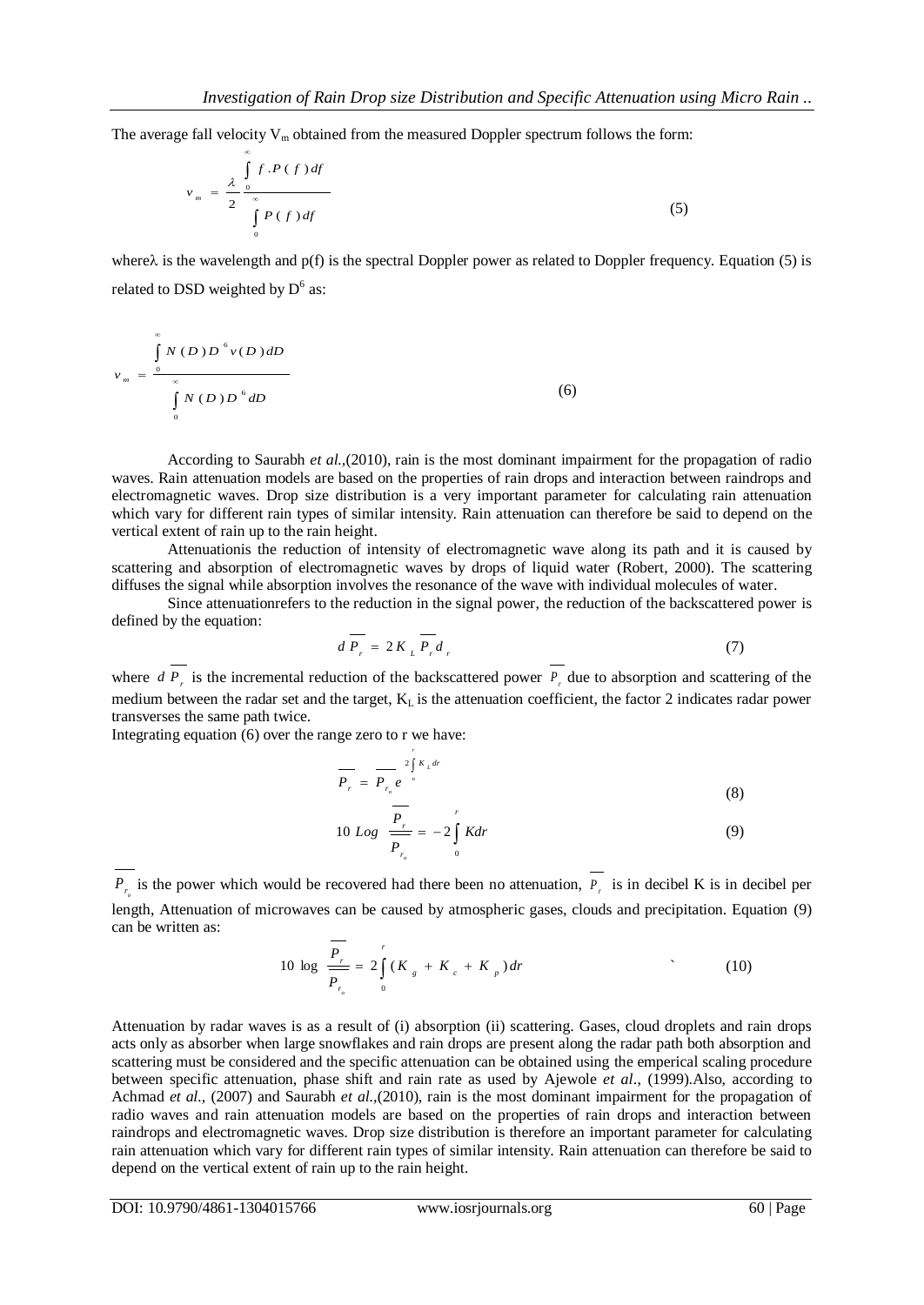#### **V. Data Acquisition**

Data used for this study was collected by the high resolution Micro Rain Rader located at the Federal University of Technology, Akure, Ondo State. (7°15' 0"N /5° 12' 0" E).

The rain rate collected was from August 1st to September 30th, 2006 at 1minute sampling time. This falls within the peak of the rainy season in the locality.

We considered the highest rain rate value in each of the month.

- August -24mm/hr
- $\triangleright$  September- 32mm/hr

The radar gave a rain height of 0-4800m at steps of 160 m for a total 30 range gates for each of the months.

|            |                |      |            |        |      |             | Table 1: Sample Data |         |      |              |      |           |         |          |       |                |
|------------|----------------|------|------------|--------|------|-------------|----------------------|---------|------|--------------|------|-----------|---------|----------|-------|----------------|
| <b>MRR</b> | 6.1E+10 UTC+02 |      | <b>AVE</b> | 60 STP |      | 160 ASL     |                      | 360 SMP |      | 1.25E+05 NFO |      | 0.857 NF1 |         |          | 0 SVS | $4.1$ DVS      |
| н          | 160            | 320  | 480        | 640    | 800  | 960         | 1120                 | 1280    | 1440 | 1600         | 1760 | 1920      | 2080    | 2240     | 2400  | 2560           |
| z          | 14.6           | 16.4 | 16.7       | 16.3   | 17.8 | 17.9        | 15.7                 | 10.8    | 5.4  | 3.8          | 5.8  | 7.4       | 0.5     | 3.1      | 4.6   | 2.3            |
| <b>RR</b>  | 0.33           | 0.8  | 1.07       | 1.37   | 2.42 | 2.79        | 1.87                 | 0.55    | 0    | 0            | ٥    | o         | o       | $\circ$  | 0     | 0              |
| LWC        | 0.04           | 0.12 | 0.17       | 0.27   | 0.49 | 0.58        | 0.42                 | 0.14    | o    | $\mathbf{0}$ | o    | o         | $\circ$ | o        | O     | o              |
| W          | 4.15           | 3.46 | 3.34       | 2.47   | 1.71 | 1.59        | 1.53                 | 1.22    | 1.11 | 1.54         | 1.76 | 1.68      | 3.06    | 4.12     | 4.31  | $\overline{2}$ |
| z          | 17.1           | 19.4 | 19.8       | 19.6   | 19.5 | 18.7        | 17                   | 12.4    | 4.8  | 4.2          | 5.8  | 4.3       | 4.5     | 3.9      | 2.1   | 3.5            |
| <b>RR</b>  | 0.6            | 1.56 | 1.92       | 1.87   | 2.08 | 1.87        | 1.29                 | 0.47    | o    | o            | ٥    | o         | o       | o        | 0     | 0              |
| LWC        | 0.09           | 0.26 | 0.32       | 0.29   | 0.34 | 0.31        | 0.22                 | 0.09    | o    | o            | o    | o         | $\circ$ | o        | o     | o              |
| W          | 4.52           | 3.71 | 3.43       | 3.18   | 3.18 | 2.37        | 1.88                 | 1.33    | 1.37 | 2.04         | 2.33 | 1.28      | 2.12    | 2.72     | 2.16  | 2.88           |
| z          | 10.5           | 10.4 | 9.8        | 9.7    | 8.8  | 7.4         | 7.5                  | 6.4     | 5.8  | 4.8          | 4.8  | 4.4       | 2.9     | 4.9      | 1.6   | 2.9            |
| <b>RR</b>  | 0.13           | 0.16 | 0.15       | 0.13   | 0.14 | 0.1         | 0.07                 | o       | 0    | o            | ٥    | o         | o       | o        | o     | 0              |
| LWC        | 0.02           | 0.03 | 0.03       | 0.02   | 0.02 | 0.02        | 0.01                 | o       | o    | 0            | o    | ٥         | $\circ$ | o        | 0     | o              |
| w          | 4.39           | 2.49 | 3.01       | 2.53   | 2.63 | 2.49        | 2.14                 | 1.97    | 1.39 | 1.87         | 2.3  | 2.71      | 3.29    | 2.39     | 3.21  | 1.85           |
| z          | 7              | 8.1  | 7.4        | 7.1    | 8.5  | 8.1         | 4.6                  | 5.4     | 4.4  | 4.3          | 1.3  | 4.5       | 1.6     | 4.3      | 1.2   | 2.3            |
| <b>RR</b>  | 0.05           | 0.09 | 0.06       | 0.07   | 0.18 | 0.07        | o                    | o       | o    | o            | ٥    | ٥         | o       | o        | o     | 0              |
| LWC        | 0.01           | 0.01 | 0.01       | 0.01   | 0.04 | 0.02        | o                    | o       | o    | ٥            | o    | ٥         | $\circ$ | o        | 0     | o              |
| w          | 3.78           | 3.18 | 2.71       | 2.47   | 1.86 | 1.55        | 1.66                 | 1.48    | 1.72 | 1.84         | 4.11 | 2.37      | 2.1     | 2.94     | 2.52  | 1.67           |
| z          | 5.1            | 7.5  | 8          | 7.4    | 6.4  | 6           | 3.8                  | $-0.3$  | 1    | 1.7          | 2.4  | 3.5       | 1.2     | 3.7      | 2.3   | 5.1            |
| <b>RR</b>  | 0              | 0.05 | 0.17       | 0.03   | 0.03 | $\mathbf 0$ | $\Omega$             | o       | o    | o            | o    | o         | $\circ$ | $\Omega$ | o     | 0              |
| LWC        | o              | 0.01 | 0.04       | 0.01   | 0.01 | $\mathbf 0$ | o                    | O       | O    | o            | o    | o         | o       | o        | Ō     | o              |
| W          | 1.56           | 1.48 | 2.04       | 2.17   | 2.55 | 2.32        | 1.63                 | 1.93    | 2.13 | 3.29         | 2.86 | 2.32      | 2.21    | 3        | 2.02  | 1.73           |
| z          | 10.8           | 13.1 | 12.7       | 10.9   | 8.3  | 6.5         | 5.8                  | 2.2     | 3.2  | 5.2          | 4.2  | 5.7       | 4.5     | 1.6      | 5.4   | 1.6            |
| <b>RR</b>  | 0.4            | 1.01 | 1.1        | 0.63   | 0.15 | o           | o                    | o       | o    | o            | o    | ٥         | o       | o        | o     | o              |
| LWC        | 0.08           | 0.26 | 0.31       | 0.17   | 0.04 | o           | $\mathbf 0$          | o       | o    | O            | o    | o         | o       | o        | Ō     | $\mathbf 0$    |
| w          | 1.56           | 1.24 | 1.07       | 1.24   | 1.91 | 2.19        | 2.3                  | 2.19    | 2.23 | 1.4          | 1.87 | 2.07      | 1.25    | 2.68     | 2.86  | 2.81           |

| <b>Table 2: SAMPLE OF PROCESSED DATA</b> |      |              |              |                |          |           |            |      |      |           |            |          |
|------------------------------------------|------|--------------|--------------|----------------|----------|-----------|------------|------|------|-----------|------------|----------|
| н                                        | z    | <b>RR</b>    | <b>LWC</b>   | W              | z        | <b>RR</b> | <b>LWC</b> | W    | z    | <b>RR</b> | <b>LWC</b> | W<br>z   |
| 160                                      | 14.6 | 0.33         | 0.04         | 4.15           | 17.1     | 0.6       | 0.09       | 4.52 | 10.5 | 0.13      | 0.02       | 4.39     |
| 320                                      | 16.4 | 0.8          | 0.12         | 3.46           | 19.4     | 1.56      | 0.26       | 3.71 | 10.4 | 0.16      | 0.03       | 2.49     |
| 480                                      | 16.7 | 1.07         | 0.17         | 3.34           | 19.8     | 1.92      | 0.32       | 3.43 | 9.8  | 0.15      | 0.03       | 3.01     |
| 640                                      | 16.3 | 1.37         | 0.27         | 2.47           | 19.6     | 1.87      | 0.29       | 3.18 | 9.7  | 0.13      | 0.02       | 2.53     |
| 800                                      | 17.8 | 2.42         | 0.49         | 1.71           | 19.5     | 2.08      | 0.34       | 3.18 | 8.8  | 0.14      | 0.02       | 2.63     |
| 960                                      | 17.9 | 2.79         | 0.58         | 1.59           | 18.7     | 1.87      | 0.31       | 2.37 | 7.4  | 0.1       | 0.02       | 2.49     |
| 1120                                     | 15.7 | 1.87         | 0.42         | 1.53           | 17       | 1.29      | 0.22       | 1.88 | 7.5  | 0.07      | 0.01       | 2.14     |
| 1280                                     | 10.8 | 0.55         | 0.14         | 1.22           | 12.4     | 0.47      | 0.09       | 1.33 | 6.4  | 0         | 0          | 1.97     |
| 1440                                     | 5.4  | 0            | $\mathbf{0}$ | 1.11           | 4.8      | 0         | 0          | 1.37 | 5.8  | 0         | $\bf{0}$   | 1.39     |
| 1600                                     | 3.8  | $\mathbf{0}$ | $0.00E + 00$ | 1.54           | 4.20E+00 | 0         | 0          | 2.04 | 4.8  | 0         | 0          | 1.87E+00 |
| 1760                                     | 5.8  | 0            | 0            | 1.76           | 5.8      | 0         | 0          | 2.33 | 4.8  | 0         | 0          | 2.3      |
| 1920                                     | 7.4  | 0            | 0            | 1.68           | 4.3      | 0         | 0          | 1.28 | 4.4  | 0         | 0          | 2.71     |
| 2080                                     | 0.5  | 0            | 0            | 3.06           | 4.5      | 0         | 0          | 2.12 | 2.9  | 0         | $\Omega$   | 3.29     |
| 2240                                     | 3.1  | 0            | 0            | 4.12           | 3.9      | 0         | 0          | 2.72 | 4.9  | 0         | 0          | 2.39     |
| 2400                                     | 4.6  | 0            | 0            | 4.31           | 2.1      | 0         | 0          | 2.16 | 1.6  | 0         | 0          | 3.21     |
| 2560                                     | 2.3  | 0            | 0            | $\overline{2}$ | 3.5      | 0         | 0          | 2.88 | 2.9  | 0         | 0          | 1.85     |
| 2720                                     | 5.8  | 0            | 0            | 1.87           | 1.4      | 0         | 0          | 3.08 | 0.3  | 0         | 0          | 3.04     |
| 2880                                     | 6.1  | 0            | 0            | 2.17           | 6.3      | 0         | 0          | 3.18 | 1.9  | 0         | 0          | 1.65     |
| 3040                                     | 4.1  | 0            | 0            | 2.47           | 7        | 0         | 0          | 3.24 | 4.6  | 0         | 0          | 2.39     |
| 3200                                     | 7.2  | 0            | 0            | 2.33           | 4.8      | 0         | 0          | 2.87 | 6.7  | 0         | 0          | 2.22     |
| 3360                                     | 5.9  | 0            | 0            | 2.06           | 4.6      | 0         | 0          | 3.77 | 3.4  | 0         | 0          | 1.83     |
| 3520                                     | 0.6  | 0            | 0            | 1.77           | $-1.3$   | 0         | 0          | 2.77 | 5.2  | 0         | $\Omega$   | 1.93     |
| 3680                                     | 3.3  | 0            | 0            | 2.87           | 6.7      | 0         | 0          | 2.46 | 1    | 0         | 0          | 4.75     |
| 3840                                     | 6.9  | 0            | 0            | 2.62           | 10.4     | 0         | 0          | 2.59 | 5.6  | 0         | 0          | 2.79     |
| 4000                                     | 10.7 | 0            | 0            | 2.16           | 12.8     | 0         | 0          | 2.27 | 9.2  | o         | o          | 2.01     |
| 4160                                     | 13.5 | $\Omega$     | 0            | 2.29           | 12.5     | 0.31      | 0.05       | 2.2  | 12.1 | 0.16      | 0.03       | 1.93     |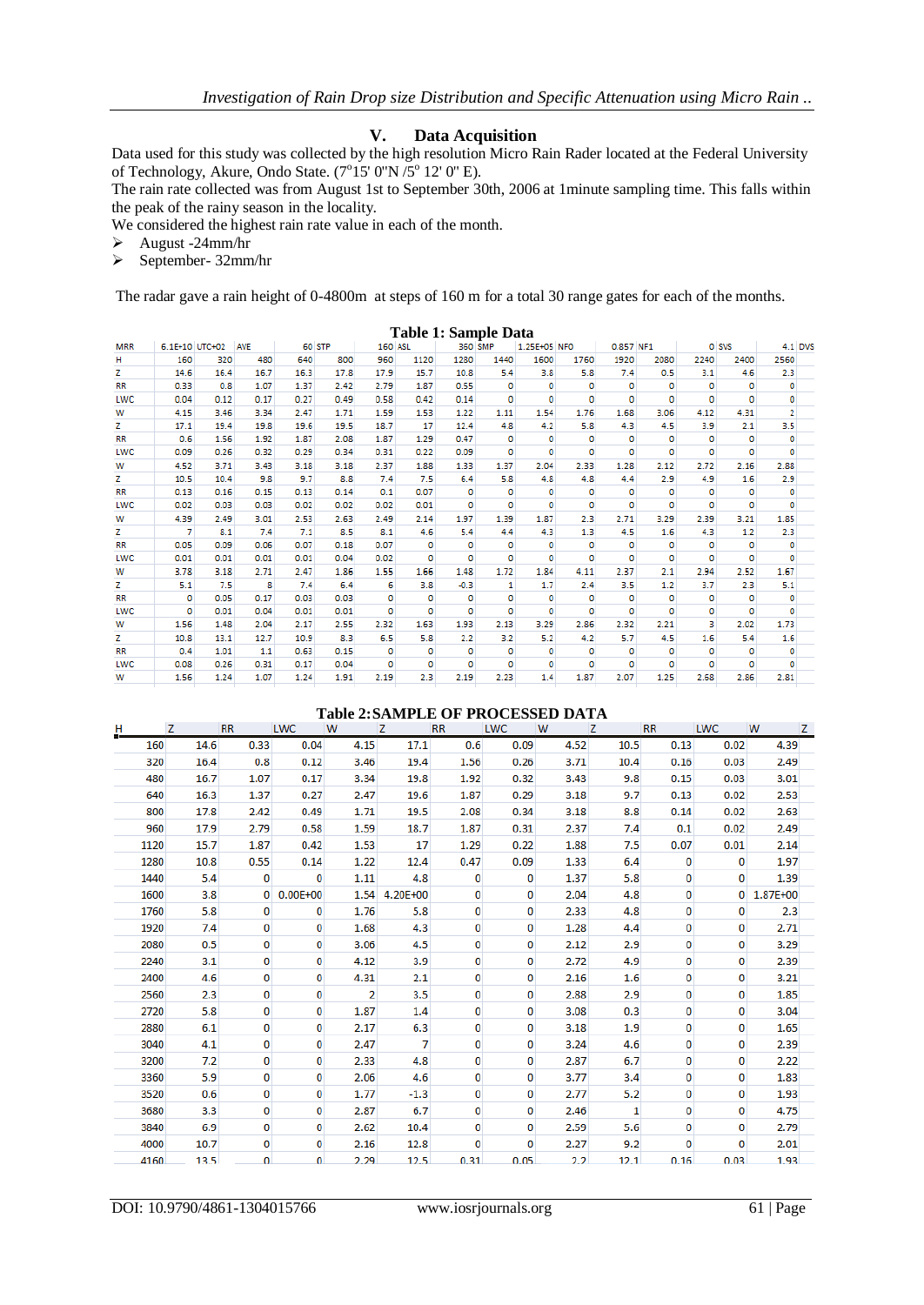SAMPLE DATA FOR THE MONTH OF AUGUST, 2016.



**VI. RESULTS AND DISCUSSION**

**Figure 4: Drop size distribution at height 0-4800 m for 01-08-2006**



**Figure 5: Drop size distribution at height 0-4800 m 02-08-2006**



**Figure 6: Drop size distribution at height 0-4800 m 03-08-2006**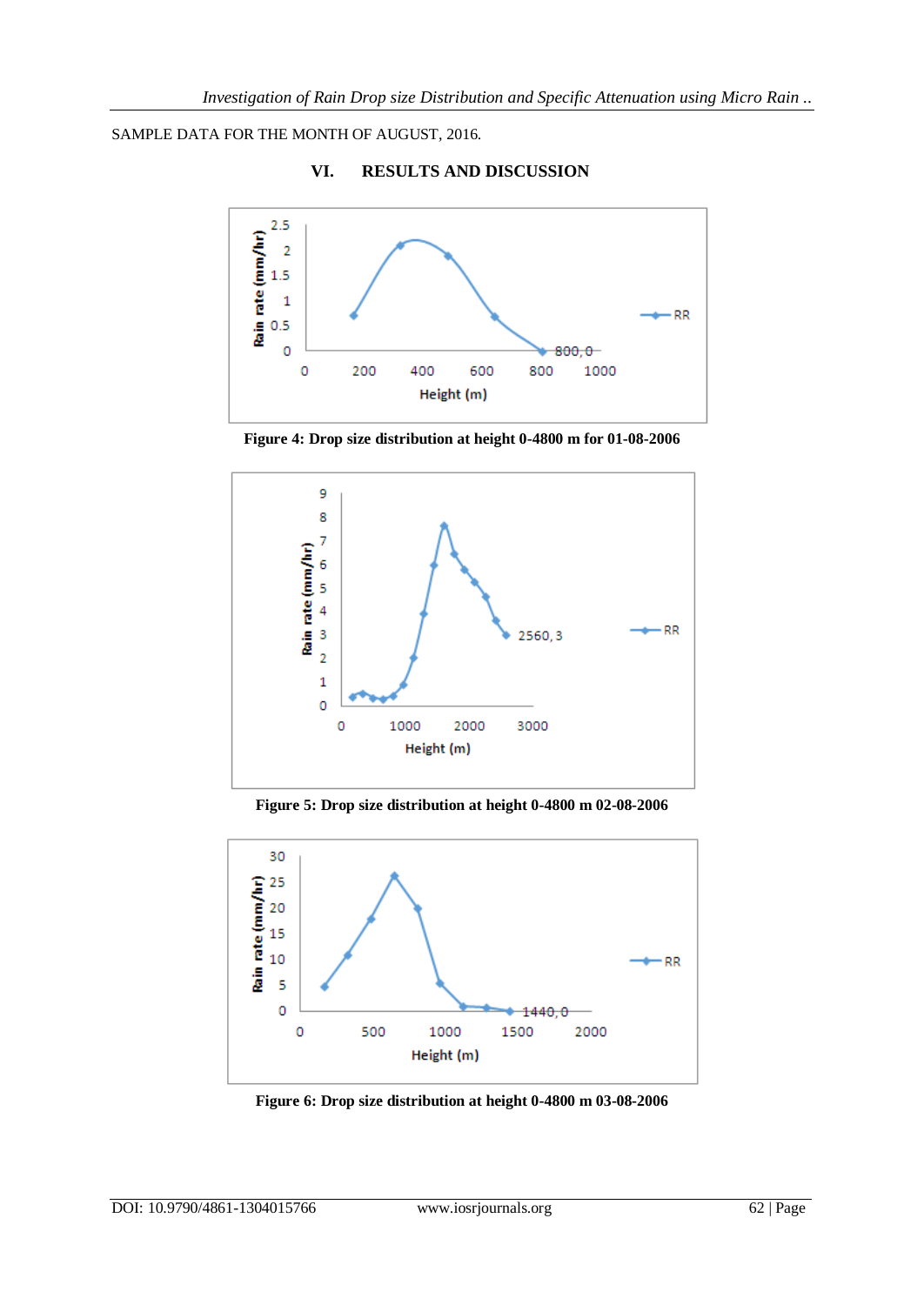

**Figure 7: Drop size distribution at height 0-4800 m 04-08-2006**



**Figure 8: Drop size distribution at height 0-4800 m 05-08-2006**



**Figure 9: Drop size distribution at height 0-4800 m 06-09-2006**



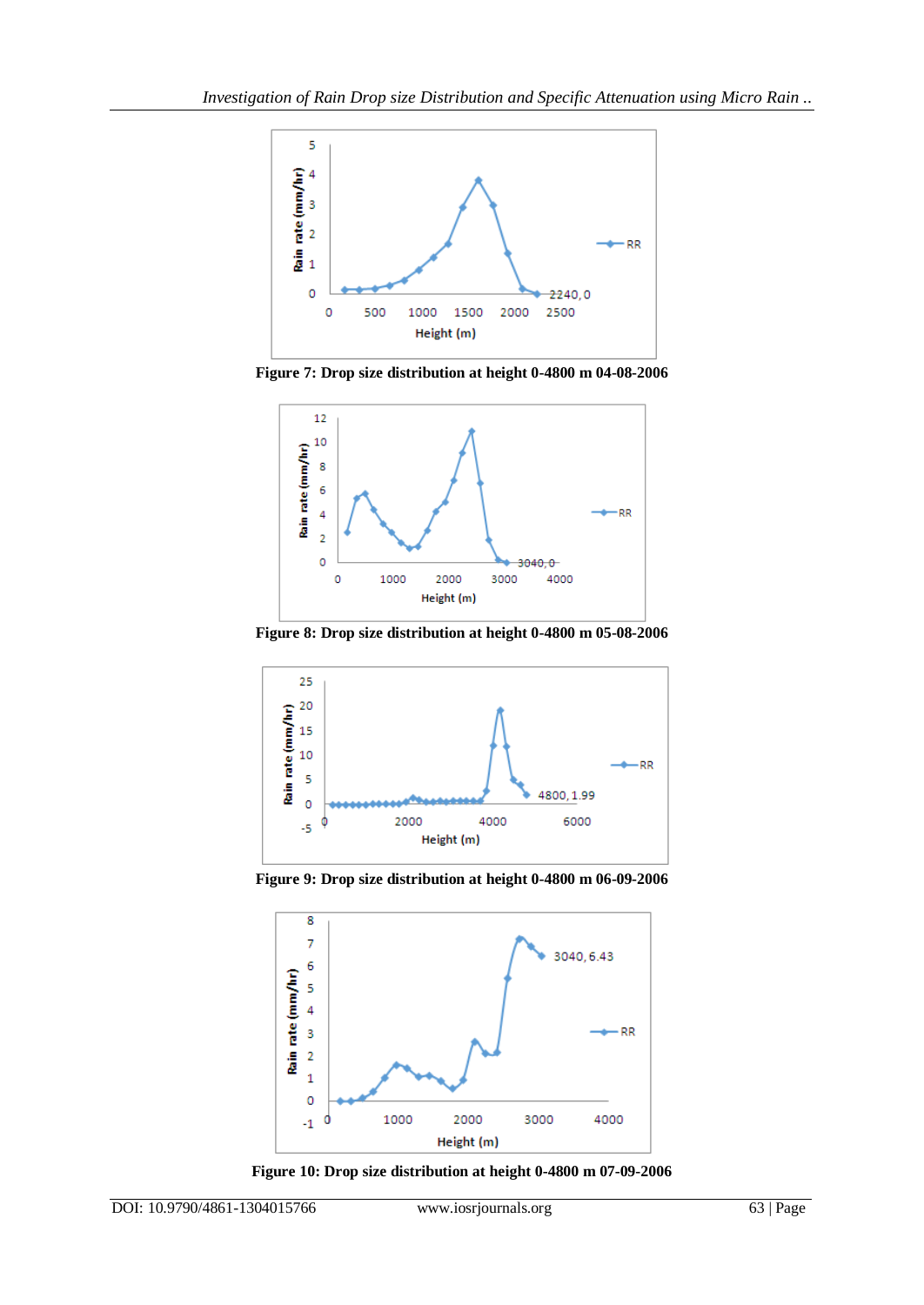

**Figure 11: Drop size distribution at height 0-4800 m 08-09-2006**



**Figure 12: Drop size distribution at height 0-4800 m 09-09-2006**



**Figure 13: Drop size distribution at height 0-4800 m 10-09-2006**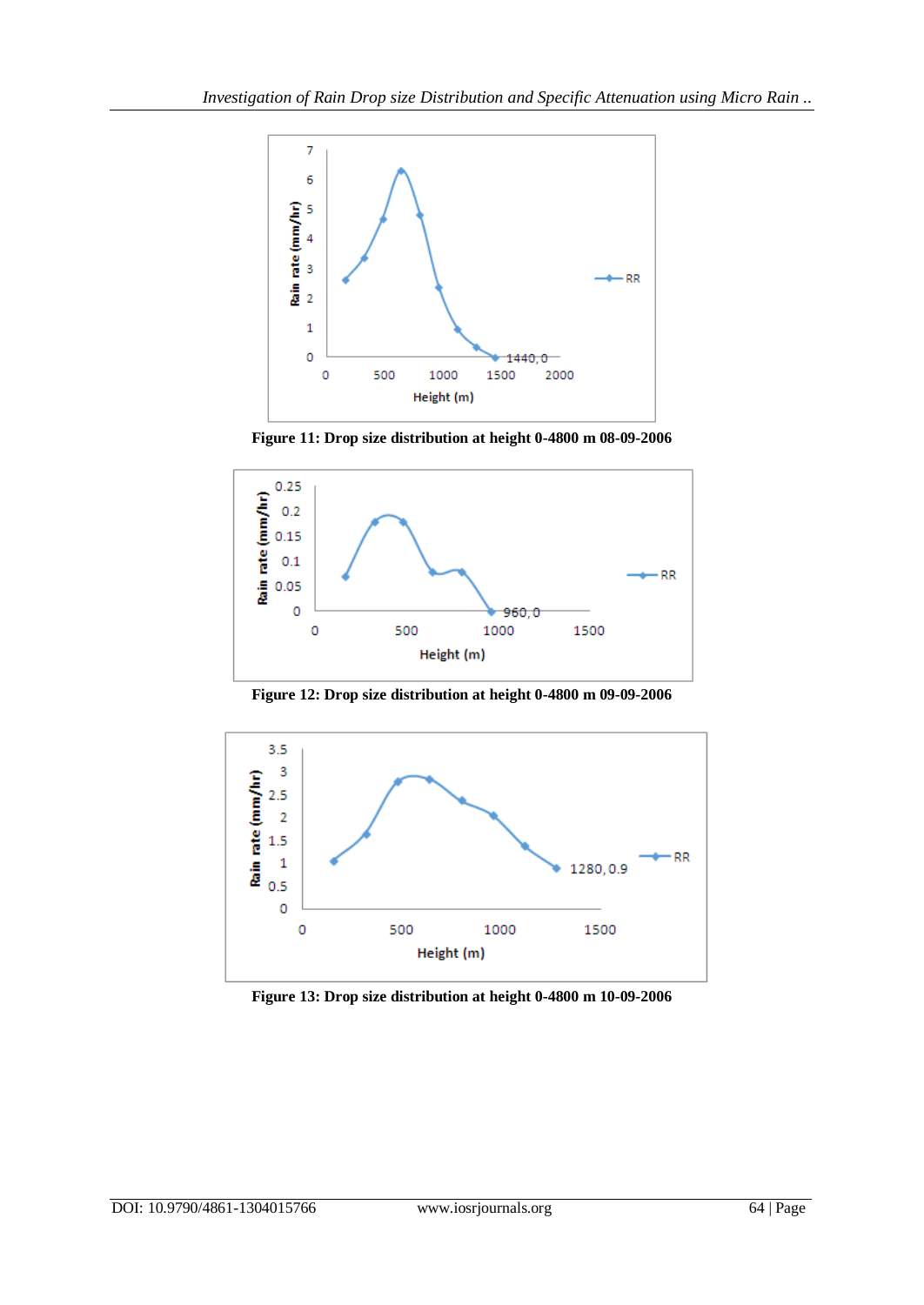

**4.10: Results of Specific Attenuation for stratiform and convective**

Figure14: Specific attenuation for (a) Stratiform (b) Convective at different rain rates

The variation of the rain rate with height was evaluated and presented in Figures 4 - 10 for August and September, 2006. The highest rain rate with height were observed along 0-160 m height for both cases considered.

The implication of this is that along this height, we expect to have more attenuation of radio wave due to rainfall compared with the other height bins. This is because wind and hydrodynamic forces are lower at this height than higher height levels. It is clear here that convective cell produce rain rate above 10mm/hr but for short duration not more than 15minutes between the peak. The plots of rainfall rate shows that most of the rainfall rates were mixed classes with rain coming from the Drizzle, widespread, shower and Thunderstorm clouds with the latter not well developed.

The absolute distribution of rain rates for the rainy periods of the day is 165 for rain rates ranging from 0-20mm/hr. Also for rain rates ranging from 20-40 the total rain distribution is 10 and 3 for rain rates ranging from 40 to 60 and is 1 for rain rates ranging from 100-120mm/hr.

The variation of the rain rate with height was evaluated for the two months data after being extracted from the raw data acquired as shown above.The highest rain rate and height content were observed along 0- 4800m height for all cases considered. The implication of this is that along this height, we expect to have more attenuation of radio wave due to rainfall compared with the other height bins. This is because wind and hydrodynamic forces are lower at this height than higher height.

The above are the scattered diagrams indicating the correlation coefficient and the regression line for the rain rate and the height for the various daily average precipitation of August and September in the year 2006. There is a high degree of correlation in all cases considered, the coefficients of correlation are better than 0.91 for most of the rain types. The power relationships obtained were comparable for all the rain types.

The specific attenuation was evaluated for frequencies ranging from 1-100 GHz which gives room for future satellite systems design. Figure 14 shows the plot of specific attenuation for ssstratiform and convective rainfall types. In general, specific attenuation increases with increasing frequency for all rainfall types and at a critical frequency between the rangeof 31-100 GHz, the specific attenuation decreased slightly and reaches saturation at 100 GHz. The specific attenuation can be as high as 80 dB/km for convective rain type. The higher dB/km may result into total signal outage (loss) if not properly compensated in the system design. This is also in perfect agreement with the earlier prediction of Acmad *et al.,* (2007) that in tropical countries rain can induce as large as 85 dB/km attenuation on a 5 km link at high frequency.

### **VII. CONCLUSION**

The rainfall parameters measured for the two months considered have been analyzed for a tropical station, Akure in Nigeria. It was also observed that the rain rate below 5 mm/hr contributed the most to the rain event in the height range 0- 4800m. Hence stratiform rainfall was observed for two months (06/08 & 06/08) of